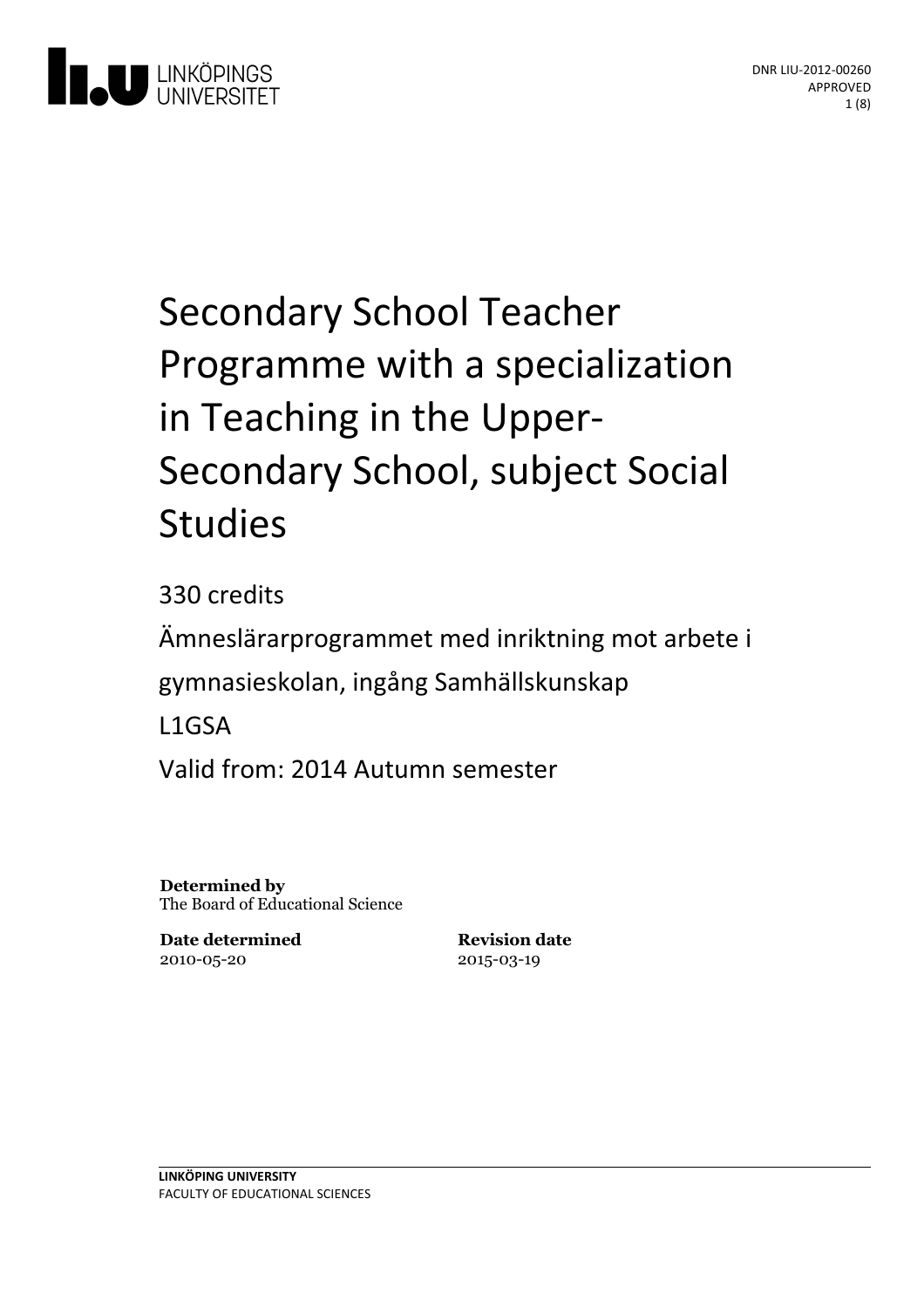## Entry requirements

## Degree in Swedish

Ämneslärarexamen med inriktning mot arbete i gymnasieskolan

## Degree in English

Degree of Bachelor of Arts in Upper Secondary Education Degree of Bachelor of Sciense in Upper Secondary Education

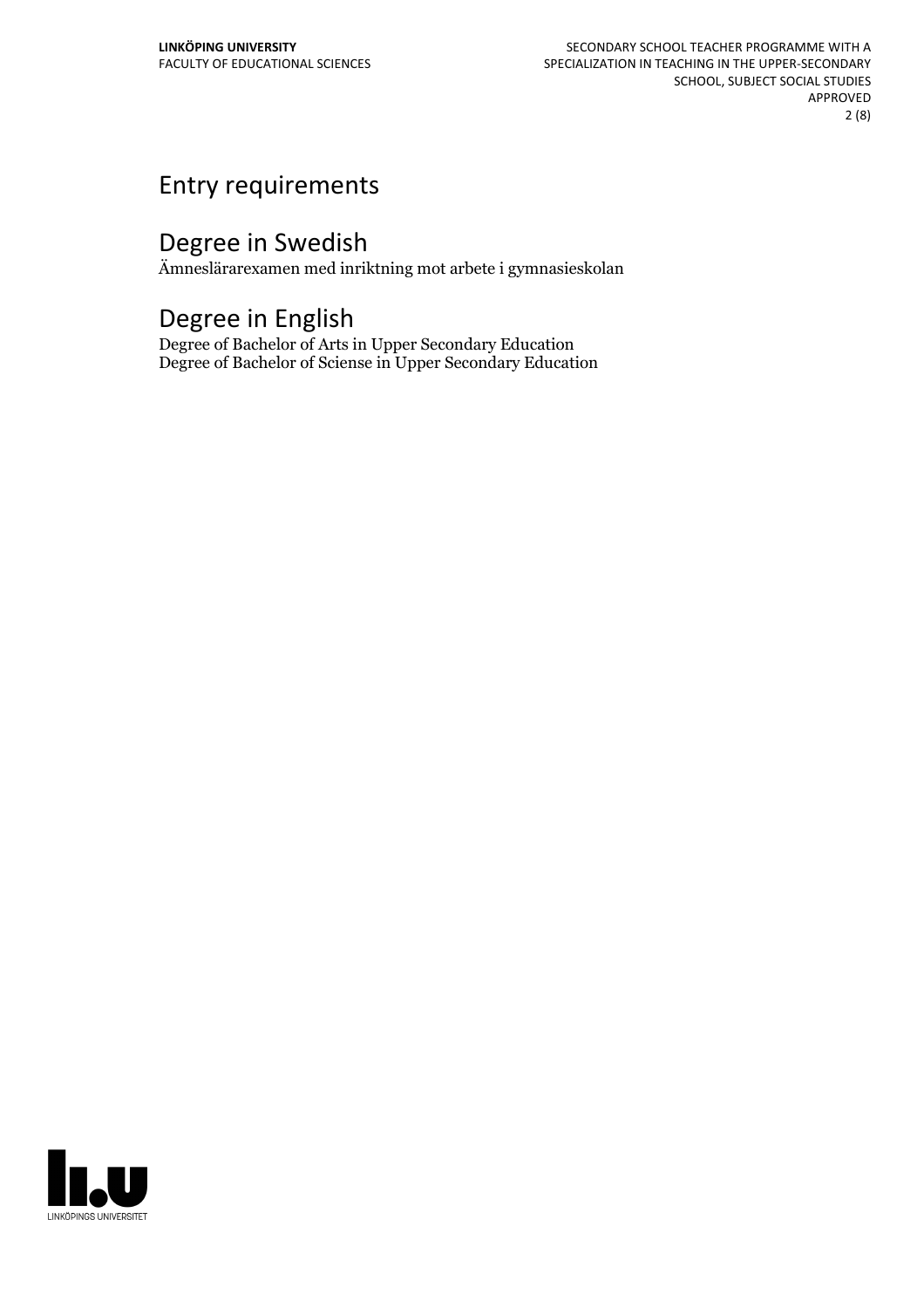# **Curriculum**

#### **Semester 1 (Autumn 2014)**

| Course<br>code | Course name                                                               | <b>Credits</b> | Level            | Weeks | ECV |
|----------------|---------------------------------------------------------------------------|----------------|------------------|-------|-----|
| 975G01         | Educational Sciences 1, Didactics                                         | 5              | G <sub>1</sub> X |       |     |
| 975G03         | Educational Sciences 3, Knowledge Assessment                              | 7.5            | G <sub>1</sub> X |       |     |
| 975G04         | Educational Sciences 4, History of Education,<br>Societal role and values | 7.5            | G <sub>1</sub> X |       |     |
| 975G07         | Educational Sciences 2, Development and Learning                          | 8.5            | G <sub>1</sub> X |       |     |
| 975GV7         | Educational Sciences, Teaching Practise                                   | 1.5            | G <sub>1</sub> X |       |     |

#### **Semester 2 (Spring 2015)**

| Course<br>code | Course name                      | <b>Credits</b> | Level            | <b>Weeks</b> | <b>ECV</b> |
|----------------|----------------------------------|----------------|------------------|--------------|------------|
| 91SH01         | Social Science: Didactics        | 9              | G <sub>1</sub> X |              |            |
| 9GSH01         | Social science: Political theory | 6              | G1X              |              |            |
| 9GSH02         | Social Science: Sociology 1      | 7.5            | G <sub>1</sub> X |              |            |
| 9GSH03         | Social Science: Economics        | 7.5            | G <sub>1</sub> X |              |            |

#### **Semester 3 (Autumn 2015)**

| Course<br>code | Course name                                  | <b>Credits</b> | Level            | <b>Weeks</b> | ECV |
|----------------|----------------------------------------------|----------------|------------------|--------------|-----|
| 92FS11         | Philosophy (1-15)                            | 15             | G1X              |              |     |
| 92FS21         | Philosophy (16-30)                           | 15             | G1X              |              |     |
| 92GE01         | Geography (1-30)                             | 30             | G1X              |              |     |
| 92RE11         | Religious Education (1-15)                   | 15             | G1X              |              |     |
| 92RE21         | Religious Education (16-30)                  | 15             | G1X              |              |     |
| 92SH02         | Social Science: Didactics                    | 7.5            | G1X              |              |     |
| 92SHV3         | Social Science, Teaching Practice, (46-52,5) | 7.5            | G1X              |              |     |
| 9GSH04         | Social Science: Swedish politics             | 7.5            | G1X              |              |     |
| 9GSH05         | Social science: International politics       | 7.5            | G <sub>1</sub> X |              |     |

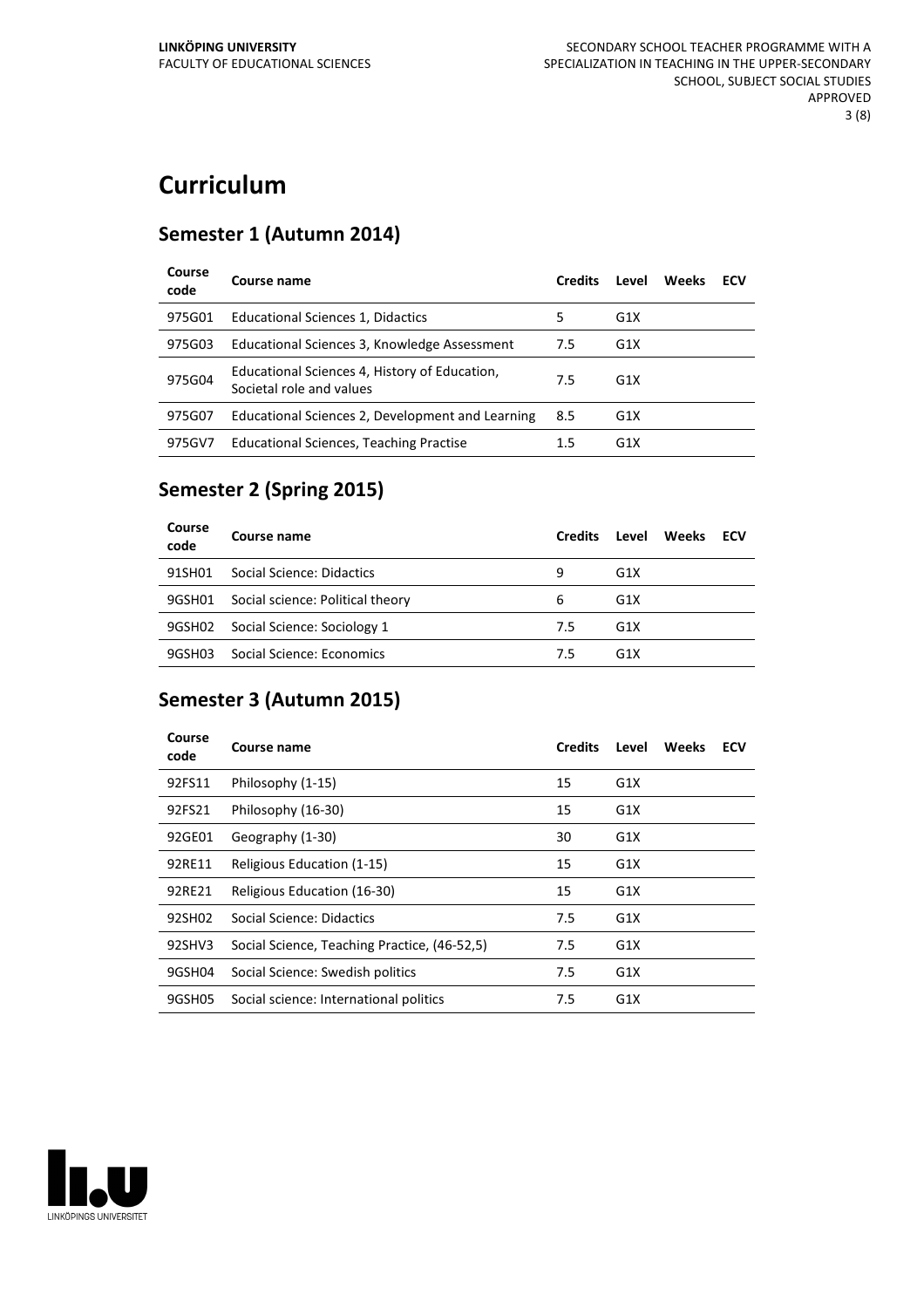#### **Semester 4 (Spring 2016)**

| Course<br>code | Course name                   | <b>Credits</b> | Level | <b>Weeks</b> | ECV |
|----------------|-------------------------------|----------------|-------|--------------|-----|
| 92E1V1         | English, Teaching Practise    | 2.5            | G1X   |              |     |
| 92EN11         | English (1-27,5 hp)           | 27.5           | G1X   |              |     |
| 92FS31         | Philosophy (31-37,5)          | 7.5            | G1X   |              |     |
| 92FS41         | Philosophy (46-60 hp)         | 15             | G1X   |              | E   |
| 92GE31         | Geography (31-52,5)           | 22.5           | G1X   |              | E   |
| 92GEV1         | Geography, Teaching Practise  | 7.5            | G1X   |              |     |
| 92RE31         | Religious Education (31-37,5) | 7.5            | G1X   |              |     |
| 92RE41         | Religiuos Education (46-60)   | 15             | G1X   |              | E   |
| 92SV11         | Swedish (1-30)                | 30             | G1X   |              |     |

#### **Semester 5 (Autumn 2016)**

| Course<br>code | Course name                                     | <b>Credits</b> | Level            | Weeks | ECV |
|----------------|-------------------------------------------------|----------------|------------------|-------|-----|
| 93EN31         | English (31-55)                                 | 25             | G1X              |       |     |
| 93SH02         | Social Science: Didactics                       | 7.5            | G2X              |       |     |
| 93SHV9         | Social Science, Teaching Practice, (46-52,5 hp) | 7.5            | G1X              |       | Е   |
| 93SV31         | Swedish (31-52.5)                               | 22.5           | G1X              |       |     |
| 93SVV3         | Swedish: teaching practice (53-60 hp)           | 7.5            | G2X              |       | Е   |
| 9GSH04         | Social Science: Swedish politics                | 7.5            | G1X              |       | F   |
| 9GSH05         | Social science: International politics          | 7.5            | G <sub>1</sub> X |       |     |

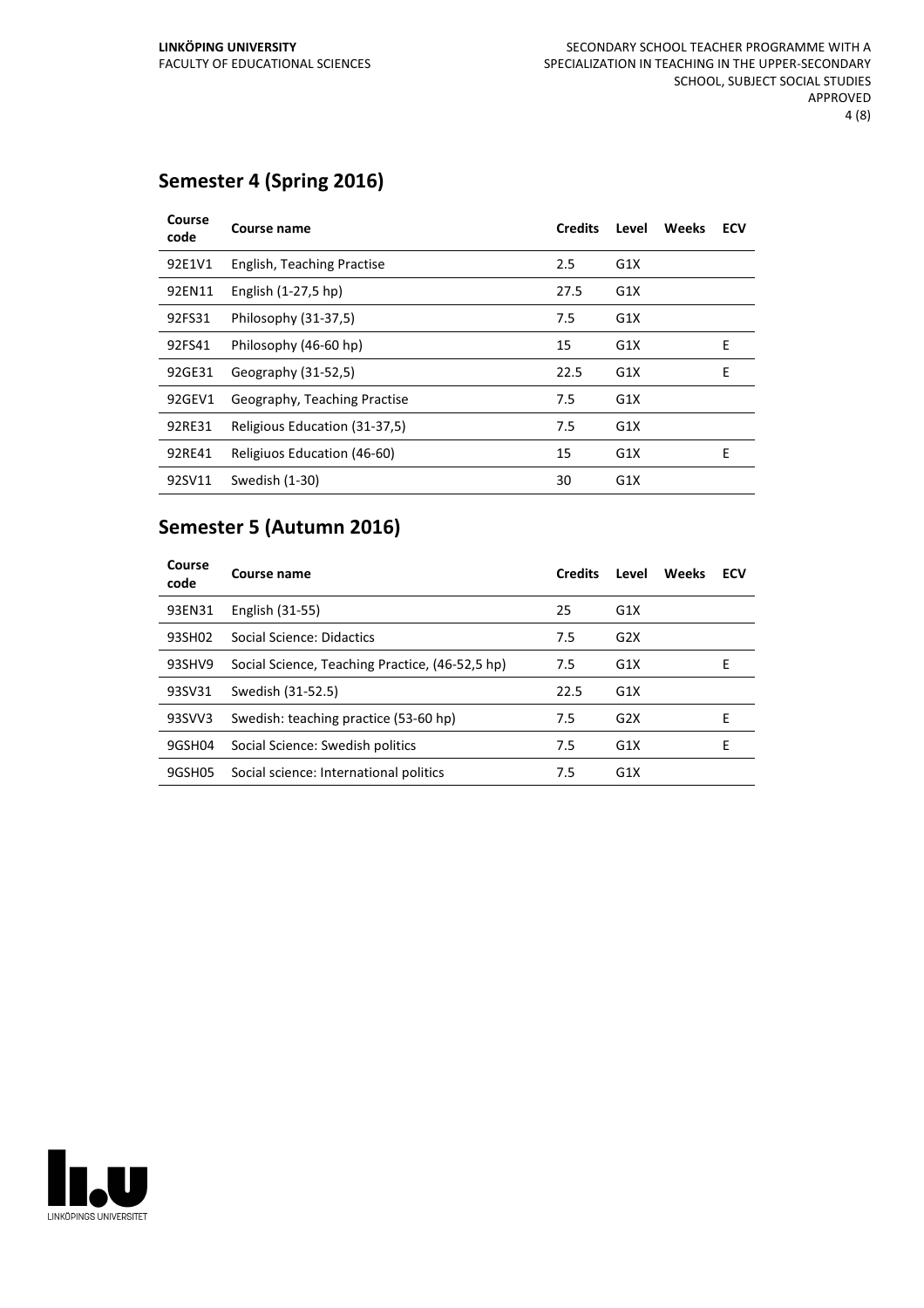#### **Semester 6 (Spring 2017)**

| Course<br>code | Course name                          | <b>Credits</b> | Level | <b>Weeks</b>       | <b>ECV</b> |
|----------------|--------------------------------------|----------------|-------|--------------------|------------|
| 93SV51         | Swedish (61-90 hp)                   | 30             | G2X   |                    |            |
| 9GSH06         | Social Science: Economics            | 7.5            | G2X   | v201704-<br>201708 | Е          |
| 9GSH07         | Social Science: Sociology 2          | 7.5            | G2X   | v201709-<br>201713 |            |
| 93SH03         | Social Science: Didactics            | 9              | G2X   | v201714-<br>201723 |            |
| 9GSH08         | Social science: Comparative politics | 6              | G2X   | v201715-<br>201718 |            |

#### **Semester 7 (Autumn 2017)**

| Course<br>code | Course name                                                          | <b>Credits</b> | Level            | Weeks              | <b>ECV</b> |
|----------------|----------------------------------------------------------------------|----------------|------------------|--------------------|------------|
| 93UK61         | Educational Sciences 6, Special Needs Education                      | 7.5            | G2X              |                    | E          |
| 93XSV1         | Thesis 1, Swedish                                                    | 15             | G <sub>2E</sub>  |                    | E          |
| 93UK51         | Educational Sciences 5, Social Relations and<br>Teachers' Leadership | 7.5            | G <sub>2</sub> X | v201734-<br>201738 | E          |
| 93RE51         | Religious Studies (61-75)                                            | 15             | G2X              | v201734-<br>201743 | F          |
| 93GE51         | Geography (61-75)                                                    | 15             | G2X              | v201734-<br>201744 | E          |
| 93GE61         | Geography (76-90)                                                    | 15             | G <sub>2</sub> X | v201744-<br>201803 | E          |
| 93RE61         | Religious Studies (76-90)                                            | 15             | G <sub>2</sub> X | v201744-<br>201803 | Е          |
| 93XSH1         | Thesis 1, Social Science                                             | 15             | G <sub>2E</sub>  | v201744-<br>201803 | E          |

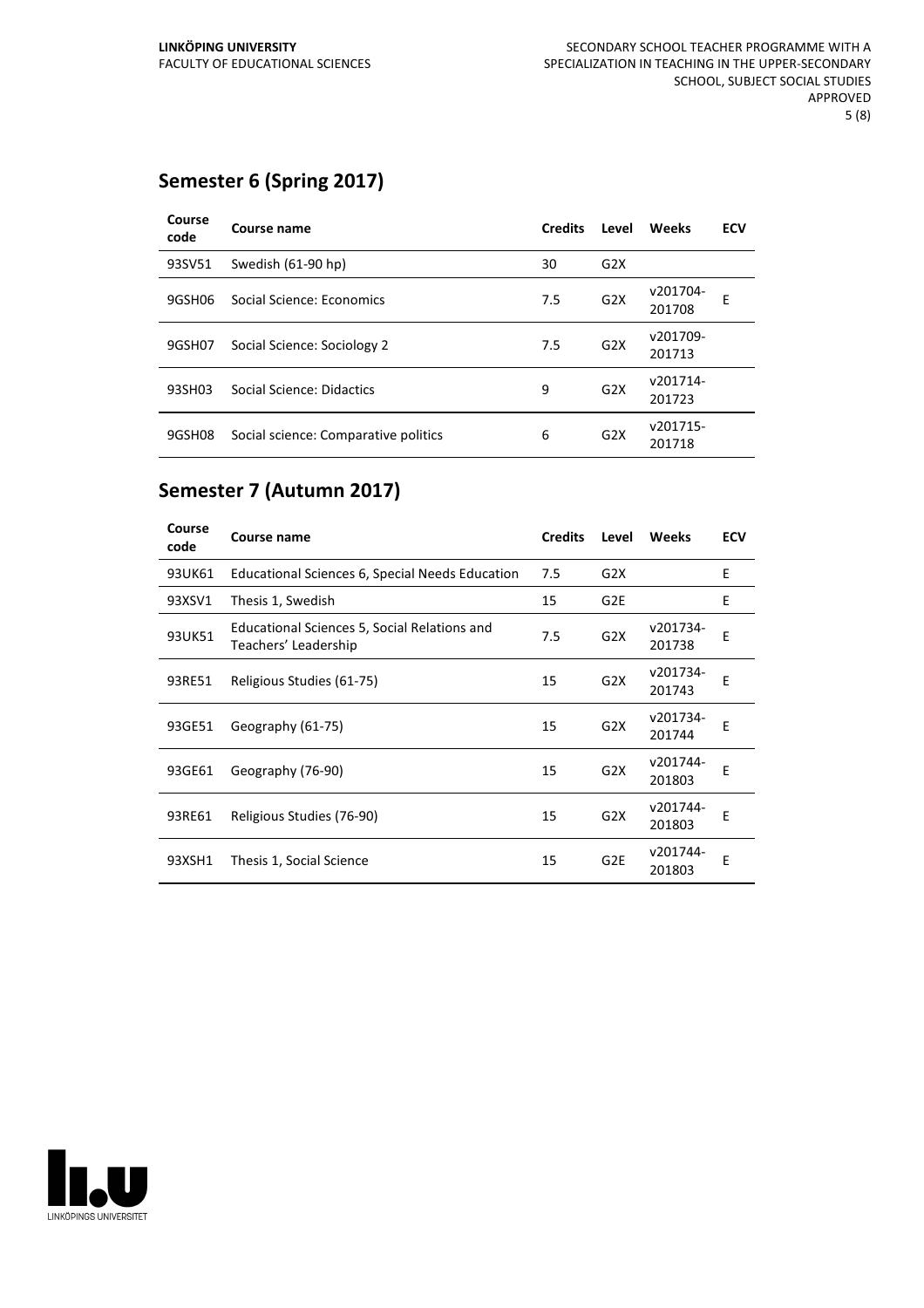#### **Semester 8 (Spring 2018)**

| Course<br>code | <b>Course name</b>                                                   | <b>Credits</b> | Level            | Weeks              | <b>ECV</b> |
|----------------|----------------------------------------------------------------------|----------------|------------------|--------------------|------------|
| 93XSV1         | Thesis, Swedish                                                      | 15             | G <sub>2E</sub>  |                    | E          |
| 93UK51         | Educational Sciences 5, Social Relations and<br>Teachers' Leadership | 7.5            | G <sub>2</sub> X | v201804-<br>201808 |            |
| 93FS51         | Philosophy (61-75 cr)                                                | 15             | G <sub>2</sub> X | v201804-<br>201813 |            |
| 93FS61         | Philosophy (76-90 cr)                                                | 15             | G2X              | v201804-<br>201813 |            |
| 93SH03         | Social Science: Didactics                                            | 9              | G <sub>2</sub> X | v201804-<br>201814 |            |
| 93EN51         | English (61-90 cr)                                                   | 30             | G <sub>2</sub> X | v201804-<br>201823 | E          |
| 93SV51         | Swedish (61-90 cr)                                                   | 30             | G <sub>2</sub> X | v201804-<br>201823 |            |
| 93UK61         | <b>Educational Sciences 6, Special Needs Education</b>               | 7.5            | G <sub>2</sub> X | v201809-<br>201813 |            |
| 9GSH07         | Social Science: Sociology 2                                          | 7.5            | G <sub>2</sub> X | v201809-<br>201813 |            |
| 93FS71         | Philosophy (76-90 cr)                                                | 15             | G2X              | v201814-<br>201823 |            |
| 93FS81         | Philosophy (76-90 cr)                                                | 15             | G <sub>2</sub> X | v201814-<br>201823 |            |
| 93XSH1         | Thesis, Social Science                                               | 15             | G <sub>2E</sub>  | v201814-<br>201823 | E          |
| 9GSH08         | Social science: Comparative politics                                 | 6              | G <sub>2</sub> X | v201815-<br>201818 |            |
| 9GSH06         | Social Science: Economics                                            | 7.5            | G <sub>2</sub> X | v201819-<br>201823 | Ε          |

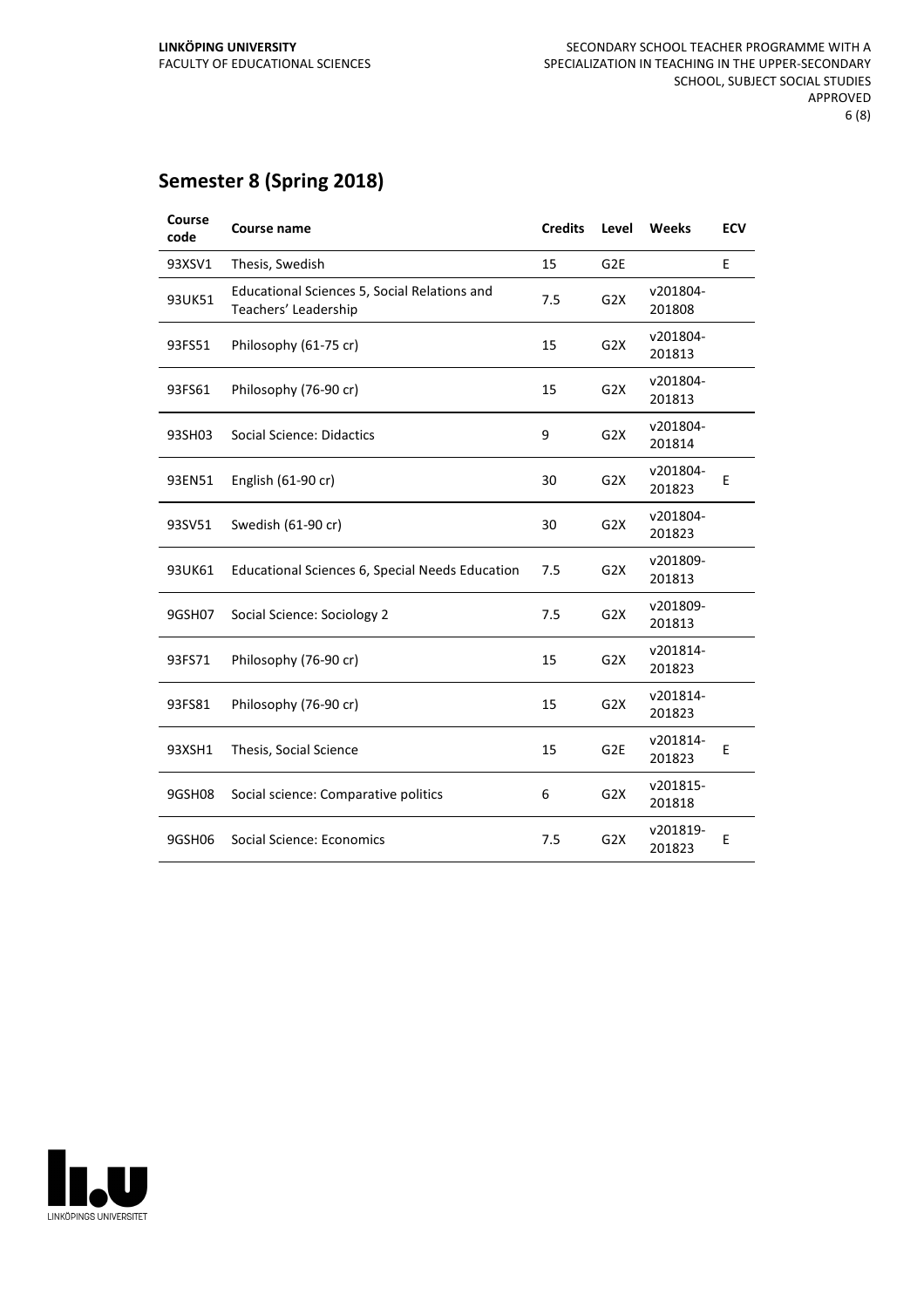#### **Semester 9 (Autumn 2018)**

| Course<br>code | Course name                                                   | <b>Credits</b> | Level            | Weeks              | <b>ECV</b> |
|----------------|---------------------------------------------------------------|----------------|------------------|--------------------|------------|
| 9ARE71         | Religious education (91-97,5 cr)                              | 7.5            | A1X              |                    |            |
| 9AGE71         | Geography (91-97,5 cr)                                        | 7.5            | A1X              | v201834-<br>201843 | E          |
| 9ASH71         | Social science (91-97,5 cr)                                   | 7.5            | A1X              | v201834-<br>201843 |            |
| 9ASV71         | Swedish (91-97,5 cr)                                          | 7.5            | A1X              | v201834-<br>201843 |            |
| <b>9AEN71</b>  | English (91-97,5 cr)                                          | 7.5            | A1X              | v201834-<br>201903 |            |
| 9AMA01         | Mathematics: Numerical Methods (91-97,5cr)                    | 7.5            | A <sub>1</sub> X | v201836-<br>201842 | F          |
| 9AUK81         | Utbildningsvetenskaplig kärna 8,<br>Vetenskapsteori och metod | 7.5            | A1X              | v201844-<br>201848 | C          |
| 9AFS71         | Philosophy (91-97,5 cr)                                       | 7.5            | A1X              | v201844-<br>201903 |            |
| <b>9AUK71</b>  | Educational Sciences 7: School Development<br>and Evaluation  | q*             | A1X              | v201849-<br>201904 |            |

#### **Semester 10 (Spring 2019)**

| Course<br>code | Course name                                                  | <b>Credits</b> | Level | <b>Weeks</b>       | <b>ECV</b> |
|----------------|--------------------------------------------------------------|----------------|-------|--------------------|------------|
| <b>9AUK71</b>  | Educational Sciences 7: School Development and<br>Evaluation | $9*$           | A1X   | v201849-<br>201904 |            |
| 9AVFU1         | <b>Teaching Practice</b>                                     | 13.5           | A1X   | v201905-<br>201914 | F          |
| 9AXSH1         | Thesis in Social Science                                     | 15             | A1X   | v201914-<br>201923 |            |
| 9AXSV1         | Thesis in Swedish                                            | 15             | A1X   | v201914-<br>201923 | Е          |